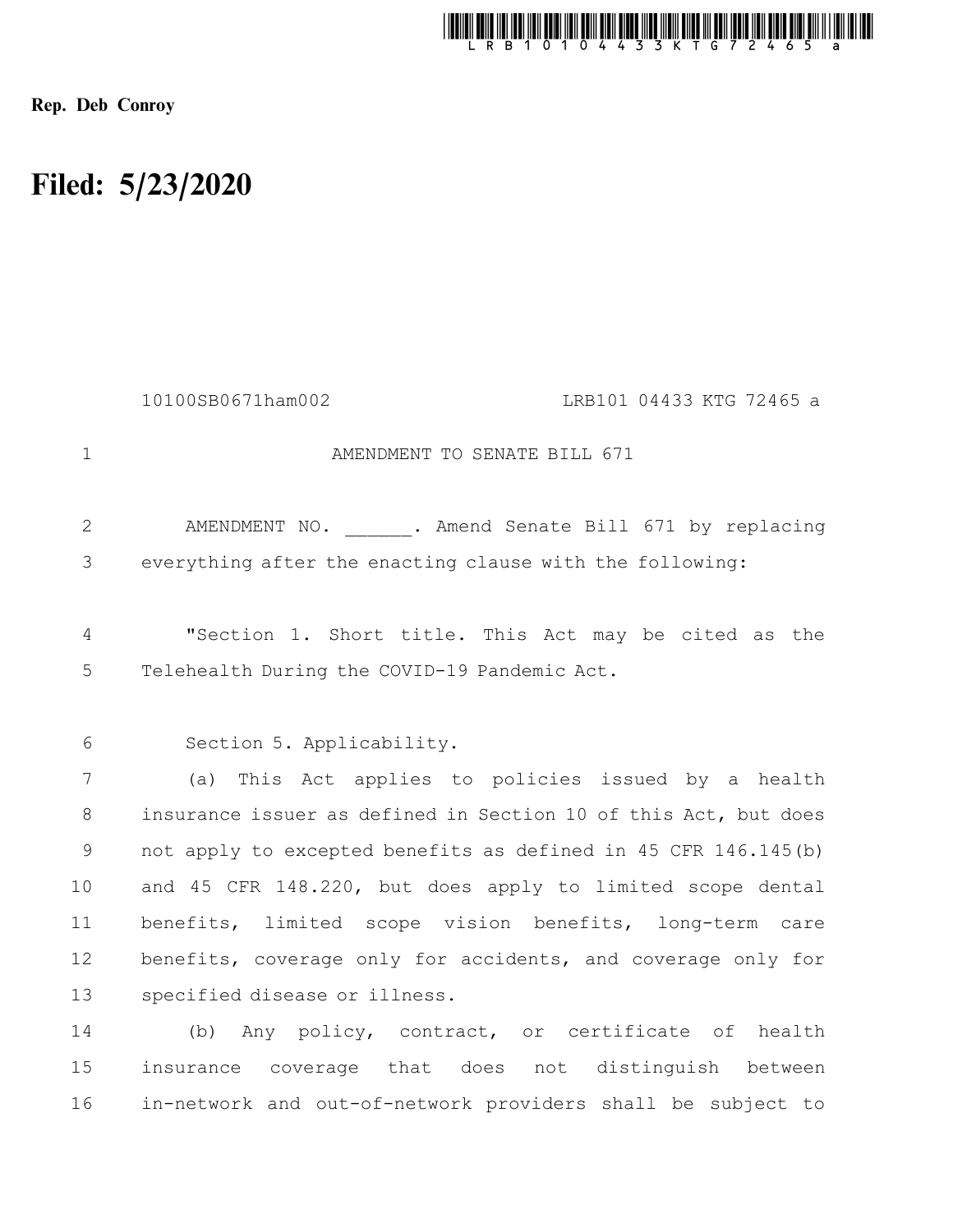this Act as though all providers were in-network. 1

Section 10. Definitions. As used in this Act:

2

"Health insurance coverage" has the meaning given to that term in Section 5 of the Illinois Health Insurance Portability and Accountability Act. 3 4 5

"Health insurance issuer" means an insurance company, insurance service, or insurance organization, including health maintenance organization, that is licensed to engage in the business of insurance in a state and that is subject to Illinois law that regulates insurance (within the meaning of Section 514(b)(2) of the Employee Retirement Income Security Act of 1974). 6 7 8 9 10 11 12

"Telehealth services" means the provision of health care, psychiatry, mental health treatment, substance use disorder treatment, and related services to a patient, regardless of his or her location, through electronic or telephonic methods, such as telephone (landline or cellular), video technology commonly available on smart phones and other devices, and videoconferencing, as well as any method within the meaning of telehealth services under Section 356z.22 of the Illinois Insurance Code. 13 14 15 16 17 18 19 20 21

Section 15. Coverage for telehealth services during the COVID-19 pandemic. 22 23

(a) In order to protect the public's health, to permit 24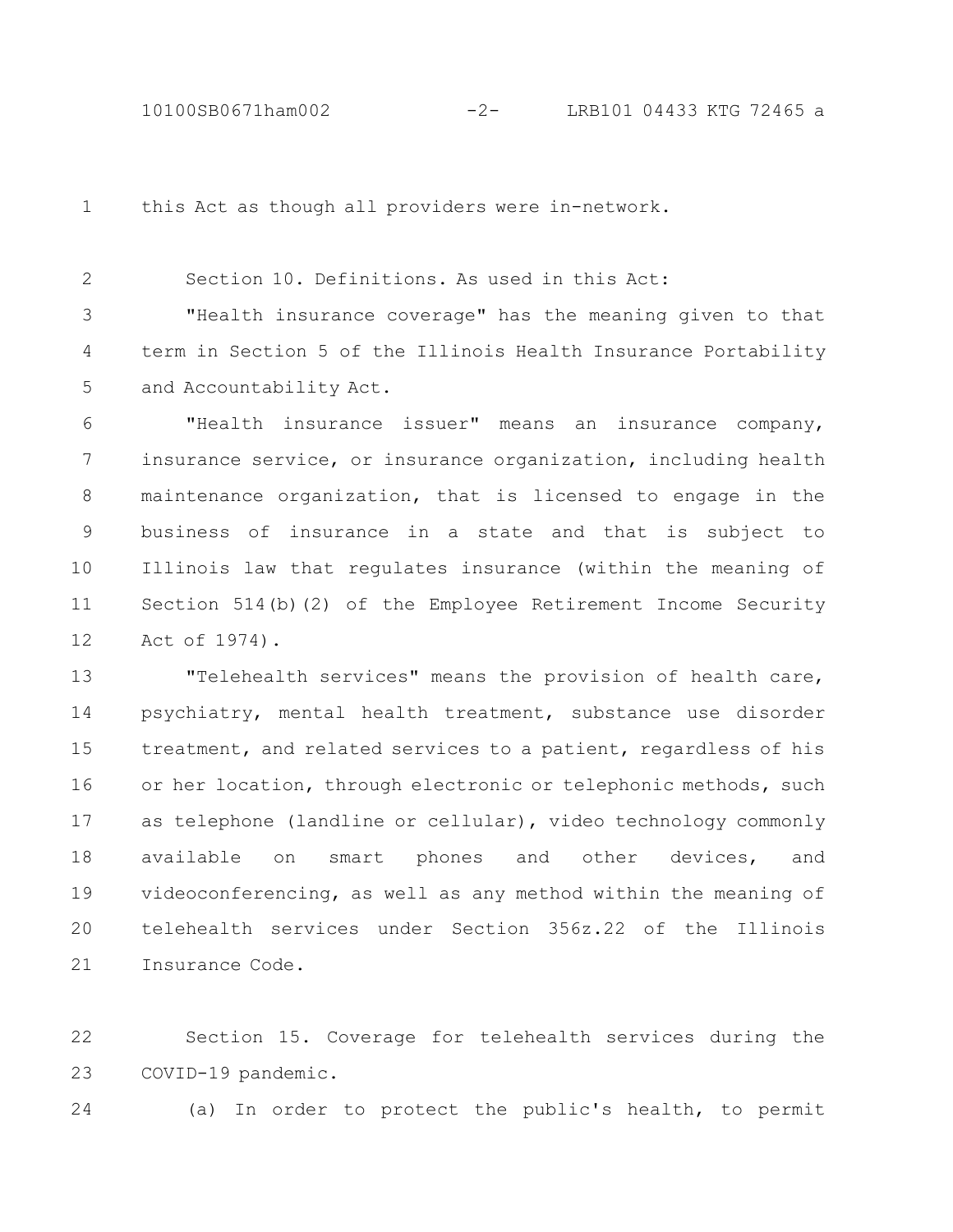10100SB0671ham002 -3- LRB101 04433 KTG 72465 a

expedited treatment of health conditions during the COVID-19 pandemic, and to mitigate its impact upon the residents of the State of Illinois, all health insurance issuers regulated by the Department of Insurance shall cover the costs of all telehealth services rendered by in-network providers to deliver any clinically appropriate, medically necessary covered services and treatments to insureds, enrollees, and members under each policy, contract, or certificate of health insurance coverage. 1 2 3 4 5 6 7 8 9

(b) Health insurance issuers may establish reasonable requirements and parameters for telehealth services, including with respect to documentation and recordkeeping, to the extent consistent with this Act or any company bulletin issued by the Department of Insurance under Executive Order 2020-09. A health insurance issuer's requirements and parameters may not be more restrictive or less favorable toward providers, insureds, enrollees, or members than those contained in the emergency rulemaking undertaken by the Department of Healthcare and Family Services at 89 Ill. Adm. Code 140.403(e). Health insurance issuers shall notify providers of any instructions necessary to facilitate billing for telehealth services. 10 11 12 13 14 15 16 17 18 19 20 21

Section 20. Prior authorization and utilization review requirements. 22 23

(a) In order to ensure that health care is quickly and efficiently provided to the public, health insurance issuers 24 25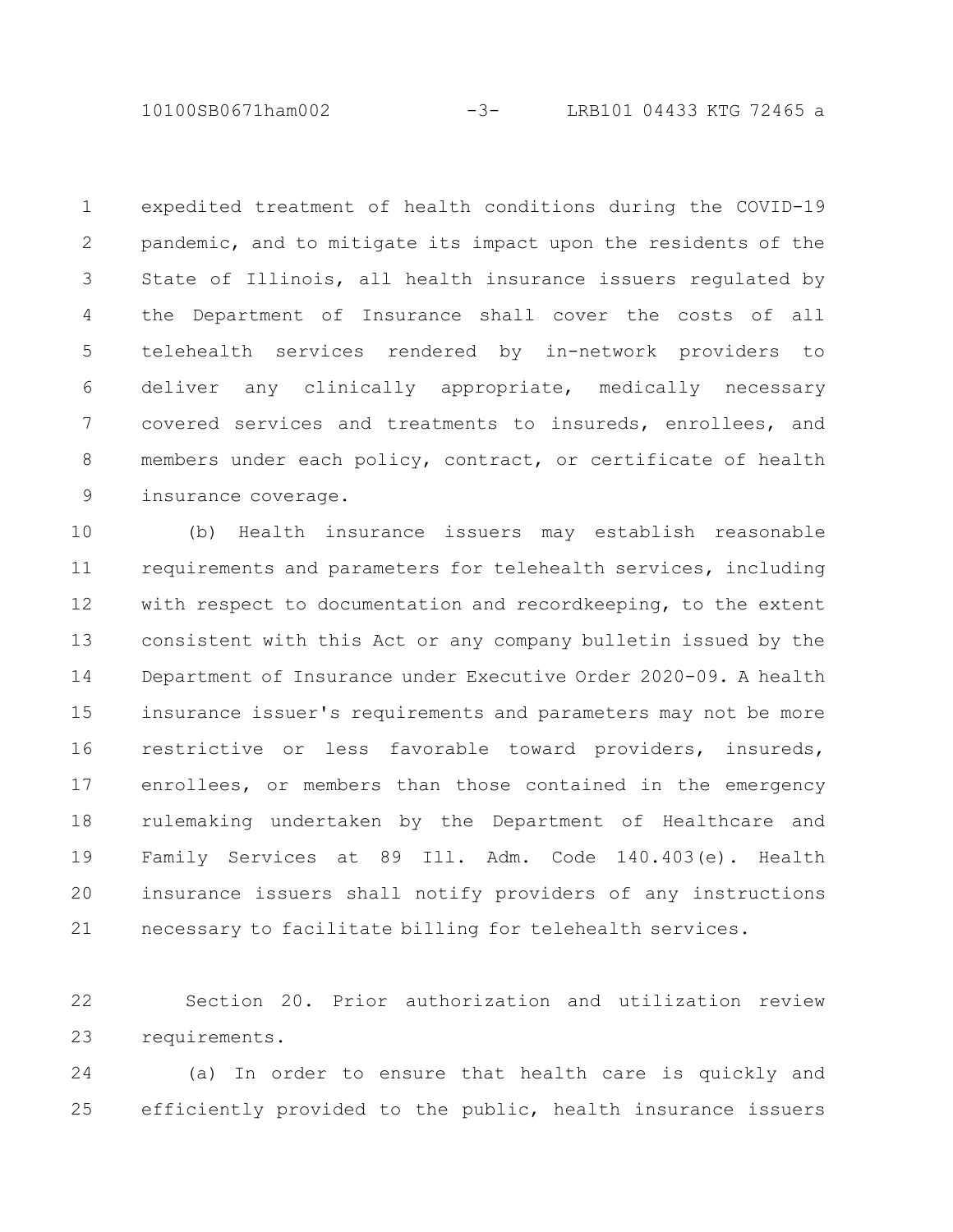10100SB0671ham002 -4- LRB101 04433 KTG 72465 a

shall not impose upon telehealth services utilization review requirements that are unnecessary, duplicative, or unwarranted nor impose any treatment limitations that are more stringent than the requirements applicable to the same health care service when rendered in-person. 1 2 3 4 5

(b) For telehealth services that relate to COVID-19 delivered by in-network providers, health insurance issuers shall not impose any prior authorization requirements. 6 7 8

Section 25. Cost-sharing prohibited. Health insurance issuers shall not impose any cost-sharing (copayments, deductibles, or coinsurance) for telehealth services provided by in-network providers. However, in accordance with the standards and definitions in 26 U.S.C. 223, if an enrollee in a high-deductible health plan has not met the applicable deductible under the terms of his or her coverage, the requirements of this Section do not require an issuer to pay for a charge for telehealth services unless the associated health care service for that particular charge is deemed preventive care by the United States Department of the Treasury. The federal Internal Revenue Service has recognized that services for testing, treatment, and any potential vaccination for COVID-19 fall within the scope of preventive care. 9 10 11 12 13 14 15 16 17 18 19 20 21 22 23

24

Section 30. Eligible services. Services eligible under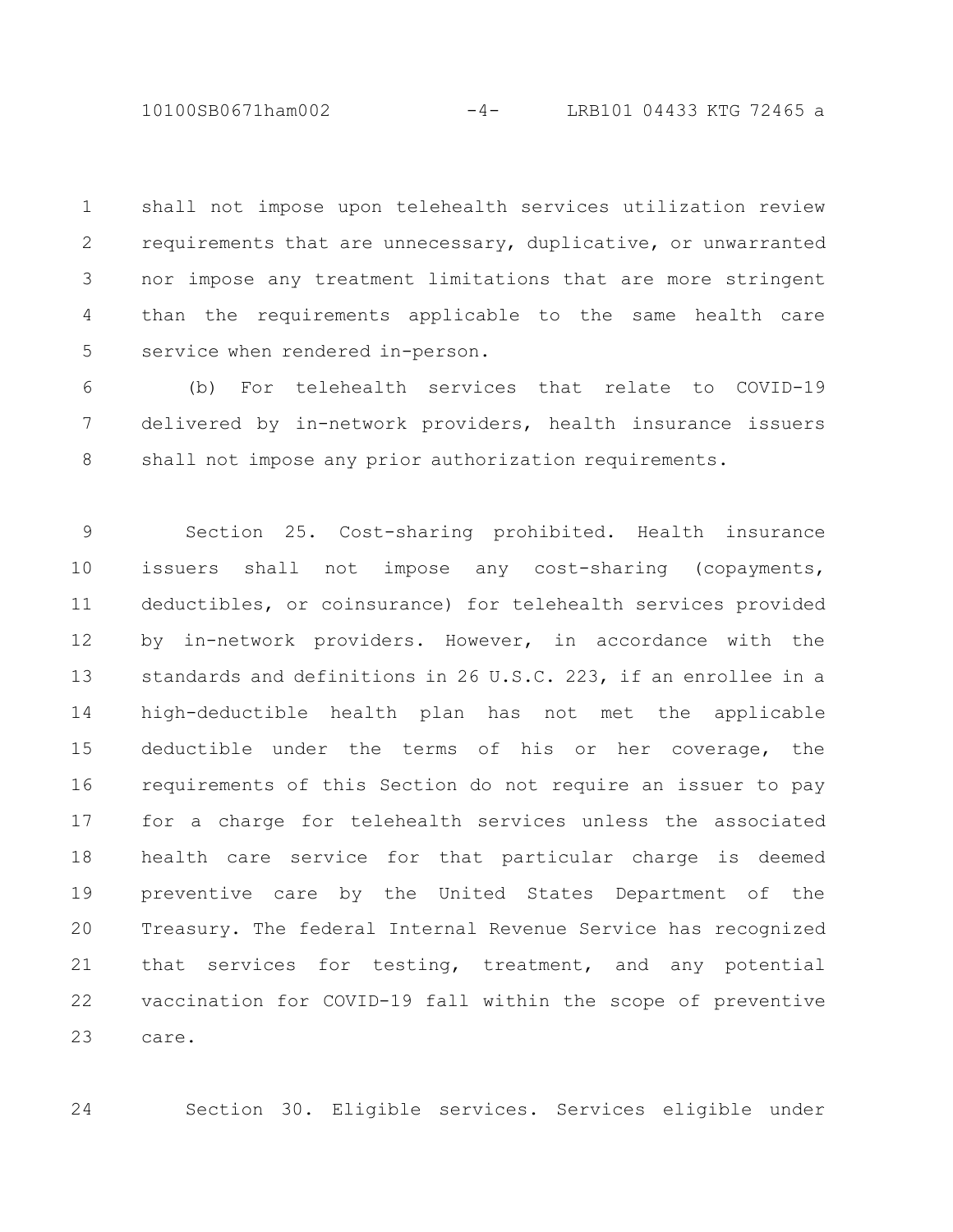10100SB0671ham002 -5- LRB101 04433 KTG 72465 a

this Act include services provided by any professional, practitioner, clinician, or other provider who is licensed, certified, registered, or otherwise authorized to practice in the State where the patient receives treatment, subject to the provisions of the Telehealth Act for any health care professional, as defined in the Telehealth Act, who delivers treatment through telehealth to a patient located in this State, and substance use disorder professionals and clinicians authorized by Illinois law to provide substance use disorder services. 1 2 3 4 5 6 7 8 9 10

Section 35. Permissible use of non-public facing audio or video communication technologies. Notwithstanding the requirements of the Mental Health and Developmental Disabilities Confidentiality Act, any provider or covered entity of any licensure or area of practice subject to this Act that uses audio or video communication technology to deliver services may use any non-public facing remote communication product in accordance with this Act to the extent permitted by the U.S. Department of Health and Human Services under the federal Health Insurance Portability and Accountability Act of 1996. Providers and covered entities shall, to the extent feasible, notify patients that third-party applications potentially introduce privacy risks. Providers shall enable all available encryption and privacy modes when using such applications. A public facing video communication application 11 12 13 14 15 16 17 18 19 20 21 22 23 24 25